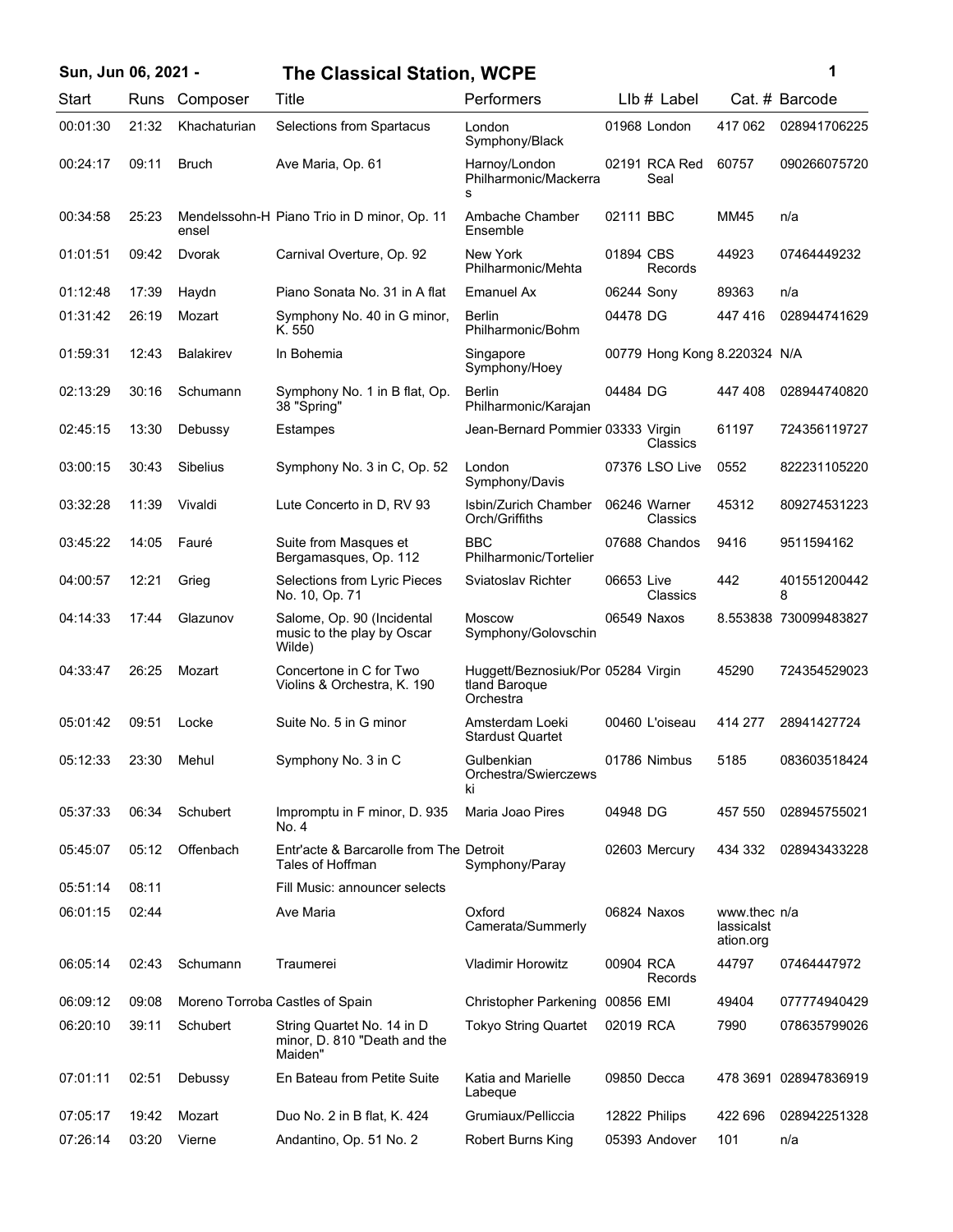|  |  |  | Sun, Jun 06, 2021 - |  |
|--|--|--|---------------------|--|
|--|--|--|---------------------|--|

## **Sun, Jun 06, 2021 - 2 The Classical Station, WCPE**

| Start    | Runs  | Composer        | Title                                                                          | Performers                                                                     | LIb # Label                                  |                     | Cat. # Barcode             |
|----------|-------|-----------------|--------------------------------------------------------------------------------|--------------------------------------------------------------------------------|----------------------------------------------|---------------------|----------------------------|
| 07:30:04 | 28:30 |                 | SING FOR JOY                                                                   | www.stolaf.edu                                                                 |                                              |                     |                            |
| 08:01:34 | 03:44 | <b>Byrd</b>     | Ave verum corpus                                                               | Chanticleer                                                                    | PV113 Warner<br>Classics                     | 17783               | 01902956 190295617783<br>8 |
| 08:05:18 | 04:01 | Haydn           | The Heavens are Telling the<br>Glory of God from The Creation Philharmonic/von | Vienna Chorus; Berlin<br>Karajan                                               | 03375 DG                                     | 413 671             | 028941367129               |
| 08:09:19 | 02:25 | Purcell         | Sound the Trumpet! Sound the<br>Drum!                                          | English<br>Concert/Pinnock                                                     | 02585 DG                                     | 439 147             | 028943914727               |
| 08:14:14 | 05:18 | Pizzetti        | De profundis                                                                   | Vasari<br>Singers/Backhouse                                                    | 12196 Naxos                                  |                     | 8.573196 747313319671      |
| 08:19:32 | 02:38 | Rutter          | Open thou mine eyes                                                            | Cambridge<br>Singers/Rutter                                                    | 01363 Collegium                              | 100                 | n/a                        |
| 08:22:10 | 03:51 | <b>Dubois</b>   | Grand Chorus (for solo organ)                                                  | <b>Frederick Swann</b>                                                         | 05438 Gothic                                 | 49124               | 000334912420               |
| 08:28:31 | 02:27 |                 | <b>GSM Commentary: The Right</b><br>Reverend Samuel Rodman                     | The Right Reverend<br>Samuel Rodman                                            | <b>GSMC</b>                                  |                     |                            |
| 08:30:58 | 09:05 | Stanford        | St. Patrick's Breastplate                                                      | Choir of Trinity College 13237 Hyperion<br>Cambridge/Trinity<br>Brass/Layton   |                                              | 68174               | 034571281742               |
| 08:40:03 | 02:36 | <b>Byrd</b>     | Viri Galilaei                                                                  | The King's Singers                                                             | 02847 RCA                                    | 68004               | 090266800421               |
| 08:45:09 | 04:50 | <b>Bruckner</b> | Christus factus est pro nobis                                                  | Dresden Choir of the<br>Cross/Flamig                                           | 08404 Capriccio                              | 10081               | 400640810081<br>2          |
| 08:49:59 | 04:25 | Traditional     | Wayfarin' Stranger                                                             | <b>Utah State University</b><br>Chamber<br>Singers/Evans                       | 10613 Caine<br>College of<br>the Arts<br>USU | n/a                 | 845121066913               |
| 08:54:34 | 03:49 | Howells         | Saraband (in modo elegiaco)                                                    | Robert Benjamin<br>Dobey                                                       | 01618 Pro<br>Organo                          | 7005                | N/A                        |
| 09:01:33 | 23:59 | Bach            | Cantata 20, "O Ewigkeit, du<br>Donnerwort"                                     | <b>Bach Collegium</b><br>Japan/Suzuki                                          | 08341 Bis                                    | 9030/32             | 731859903032<br>6          |
| 09:28:02 | 17:35 |                 | Madre de Deus Antonya Flaciquia Gasipa                                         | Huelgas Ensemble/van 03336 Sony<br>Nevel                                       |                                              | 66288               | 074646628829               |
| 09:48:07 | 09:54 | Lemmens         | <b>Fanfare and Cantabile</b>                                                   | Stanislas Deriemaeker 01083 Rene Gally 88 800                                  |                                              |                     | n/a                        |
| 10:01:01 | 56:54 | Schubert        | Mass No. 6 in E flat, D. 950                                                   | Vienna Philharmonic & 01532 DG<br>State Opera<br>Chorus/Abbado                 |                                              | 423 088             | 028942308824               |
| 10:59:45 | 23:48 |                 | Boulanger, Lili Du fond de l'abime                                             | Elisabeth Brasseur<br>Chorus/Orchestra<br>Lamoureux of<br>Paris/Markevitch     | 12540 Everest                                | 9034                | 723918903422               |
| 11:24:48 | 19:59 | Zipoli          | Mass in F                                                                      | Cantoria of the Basilica 05222 Jade<br>of Our Lady of<br>Perpetual Help/Segade |                                              | 91007               | 641359100722               |
| 11:46:02 | 13:20 |                 | Fill Music: announcer selects                                                  |                                                                                |                                              |                     |                            |
| 12:01:12 | 11:04 | Strauss Jr.     | Sound Waves                                                                    | Vienna<br>Philharmonic/Muti                                                    | Downk Sony<br>Classical                      | 19439840 n/a<br>162 |                            |
| 12:13:31 | 05:08 | Sarasate        | Spanish Dance, Op. 26 No. 8<br>"Habanera"                                      | Perlman/Sanders                                                                | 12041 Warner<br>Classics                     | 09390               | 509994093902<br>5          |
| 12:20:29 | 39:22 | Mozart          | Serenade No. 9 in D, K. 320<br>"Posthorn"                                      | Academy of St.<br>Martin-in-the-Fields/Br<br>own                               | 08326 Hanssler<br>Classics                   | 5180807             | 717794808025               |
| 13:01:41 | 10:20 | Khachaturian    | Adagio of Spartacus and<br>Phrygia (Love Theme) from<br>Spartacus              | Royal<br>Philharmonic/Temirkan<br>ov                                           | 00226 EMI                                    | 47348               | 077774734820               |
| 13:13:51 | 30:22 | Schubert        | Symphony No. 4 in C minor, D. Dresden State<br>417 "Tragic"                    | Orchestra/Sawallisch                                                           | 03987 Philips                                | 446 536             | 028944653625               |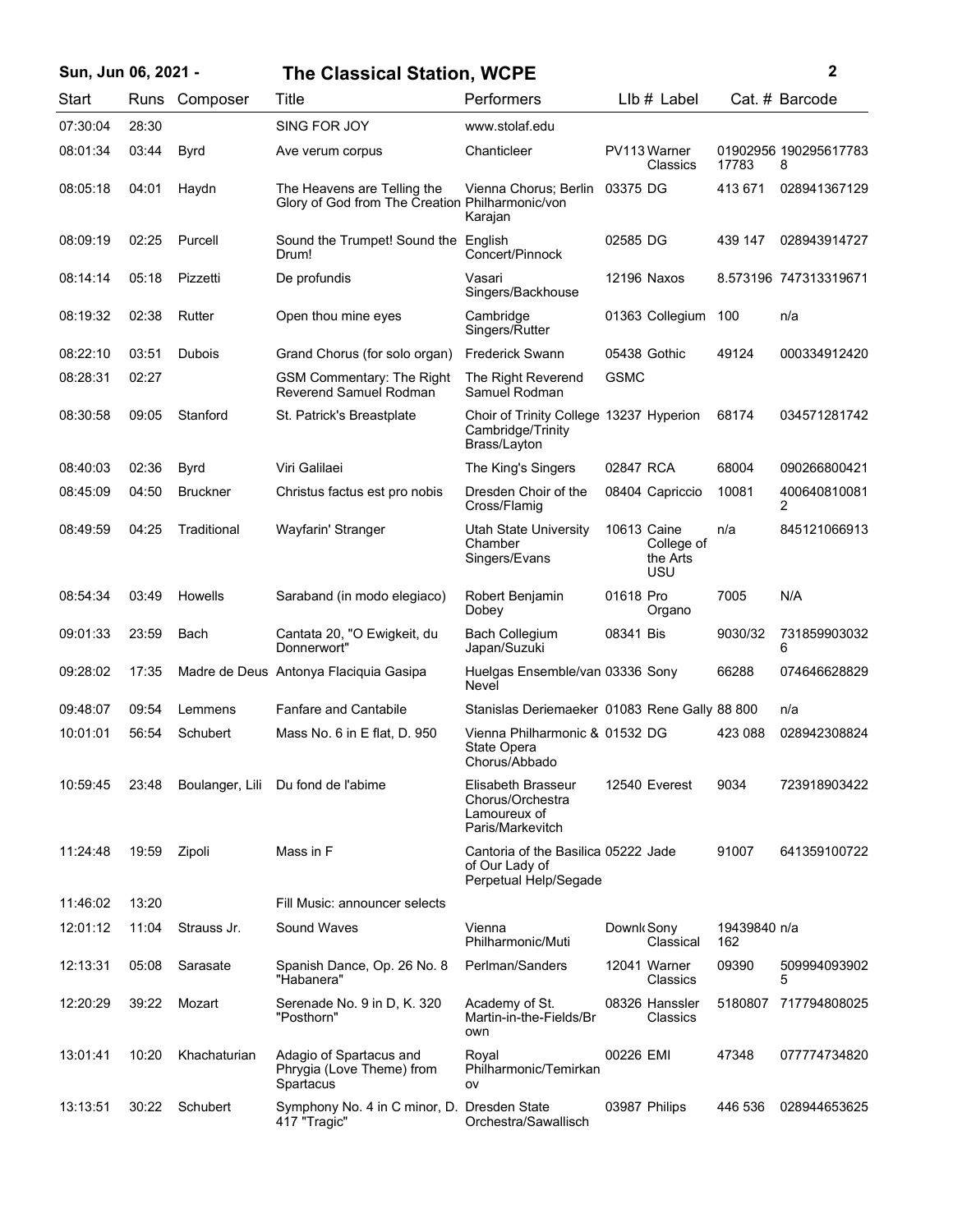| Sun, Jun 06, 2021 - |       |                  | <b>The Classical Station, WCPE</b>                                                                    |                                               |             |                                   |        | 3                     |
|---------------------|-------|------------------|-------------------------------------------------------------------------------------------------------|-----------------------------------------------|-------------|-----------------------------------|--------|-----------------------|
| Start               | Runs  | Composer         | <b>Title</b>                                                                                          | Performers                                    |             | LIb # Label                       |        | Cat. # Barcode        |
| 13:45:28            | 14:35 | Dvorak           | Othello (Concert Overture), Op. Philadelphia<br>93                                                    | Orchestra/Sawallisch                          |             | 06687 Water Lily<br>Acoustics     | 66     | 707723006622          |
| 14:01:53            | 33:56 | Beethoven        | Symphony No. 2 in D, Op. 36                                                                           | NY<br>Philharmonic/Bernstein                  | 05523 Sony  | Classical                         | 61835  | 074646183526          |
| 14:37:39            | 09:49 |                  | Fill Music: announcer selects                                                                         |                                               |             |                                   |        |                       |
| 14:48:43            | 10:39 | Chabrier         | Gwendoline: Overture                                                                                  | <b>French National</b><br>Orchestra/Jordan    | 00635 Erato |                                   | 88018  | 326965880182<br>8     |
| 15:01:12            | 50:32 | Khachaturian     | Gayne, Part 1                                                                                         | National<br>Philharmonic/Tjeknavo<br>rian     | 08171 RCA   |                                   | 65836  | 828766583625          |
| 15:53:34            | 49:03 | Khachaturian     | Gayne, Part 2                                                                                         | National<br>Philharmonic/Tjeknavo<br>rian     | 08171 RCA   |                                   | 65836  | 828766583625          |
| 16:44:27            | 16:20 | Castro           | Five Gentle Waltzes from<br><b>Worldly Evenings</b>                                                   | Armando Merino                                |             | 08211 Fonca                       | 178    | 750970807178<br>5     |
| 17:02:37            | 23:42 | <b>Bizet</b>     | Children's Games, Op. 22<br>(Jeux d'enfants)                                                          | San Francisco Ballet<br>Orchestra/West        |             | 11002 Reference 131<br>Recordings |        | 030911113124          |
| 17:27:34            | 09:16 | Respighi         | 2nd mvt (Andante espressivo)<br>from Violin Sonata in B minor                                         | Capucon/Piemontesi                            |             | 11504 Warner<br>Classics          | 12207  | 08256463 825646312207 |
| 17:38:20            | 11:00 |                  | Fill Music: announcer selects                                                                         |                                               |             |                                   |        |                       |
| 17:50:35            | 08:50 | <b>Balakirev</b> | Islamey, an Oriental Fantasy                                                                          | <b>Russian State</b><br>Symphony/Golovschin   |             | 05105 Naxos                       | 47     | 8.554246-636943424629 |
| 18:01:15            | 20:22 | Liszt            | Three Sonnets of Petrarch from Benjamin Grosvenor<br>Years of Pilgrimage: The<br>Second Year -- Italy |                                               |             | PV138 Decca<br>Classics           |        | 485 1450 028948514502 |
| 18:23:07            | 09:46 | ov               | Rimsky-Korsak The Young Prince and the<br>Young Princess from<br>Scheherazade, Op. 35                 | Oslo<br>Philharmonic/Petrenko                 | PV132 Lawo  |                                   | 1198   | 709002018220<br>9     |
| 18:34:53            | 05:06 | <b>Brahms</b>    | Longing at rest, Op. 91 No. 1                                                                         | Goerne/Tamestit/Tiber Downk Harmonia<br>ghien |             | Mundi                             | 902652 | n/a                   |
| 18:41:29            | 17:25 | Moszkowski       | Three Musical Moments, Op. 7                                                                          | lan Hobson                                    |             | Downk Toccata<br>Classics         | n/a    | n/a                   |